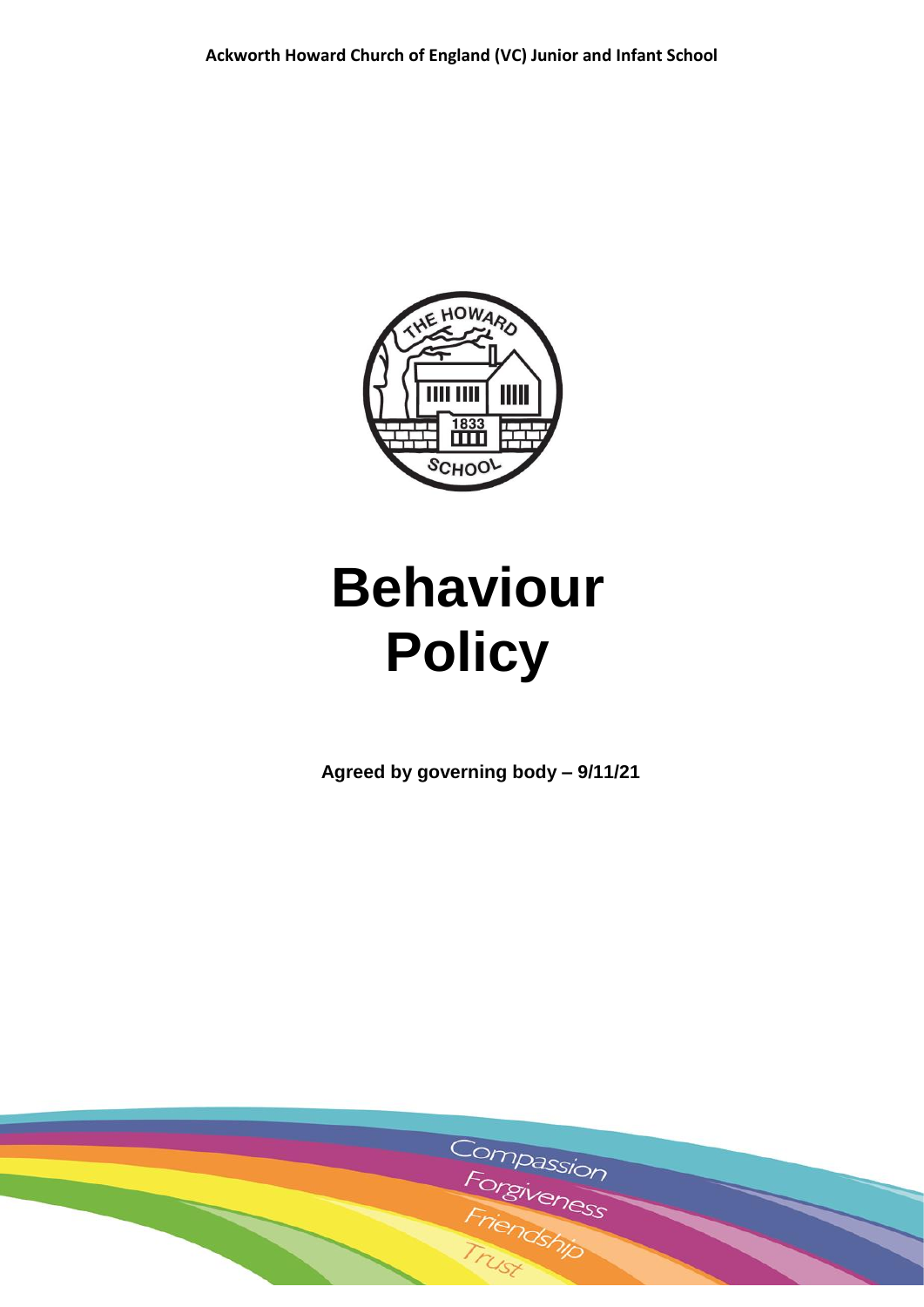# **Rationale**

Ackworth Howard CE School's vision for our children is rooted in Christian belief and principles for developing the mind, body and spirit. It is a primary aim of our school that every member of the school community feels valued and respected for their own uniqueness, and that each person is treated fairly and well. We are a caring community, whose values are built on mutual trust, compassion, forgiveness and friendship. At Ackworth Howard CE Primary School, we want our behaviour policy to ensure that our children grow into ethically conscious, considerate and independent learners who acquire skills and knowledge through the development of confidence and positive self-esteem. We want them to act upon a personal set of well-founded values and attitudes with an increasing sense of personal responsibility towards, and as members of, the community.

## **Aims:**

We aim to:

- Provide a calm, safe, purposeful and happy atmosphere within school, where everyone feels safe, welcome and secure.
- Have a consistent and positive approach to behaviour throughout the school by providing clear boundaries and modelling appropriate behaviour.
- Encourage self-discipline so that each child learns to accept responsibility for their own behaviour.
- Ensure that every member of the school community behaves in a considerate, co-operative way towards others reflecting the ethos of our Christian values.
- Help our children develop into caring and thoughtful people who respect and value the feelings, opinions, beliefs, property and differences of others.
- Encourage our children to co-operate with one another and with adults in the school.
- Create a positive climate with realistic expectation.
- Provide additional and different behaviour support and guidance for pupils with specific needs.
- Work alongside parents to encourage our children to develop their mind, body and spirit in preparation for living life in all its fullness.

How we will achieve our aims:

- We will provide a caring community whose values are built upon mutual trust and respect for all, where children and adults have access to support and advice where needed.
- We will establish clear rules and boundaries. We will have a clear set of rights, expectations and routines for all members of the school community. Additionally, each class will agree and display its own rules. Playground rules will be agreed. The whole school will utilize the 'Trackit Lights' application to promote and reward positive behaviours.
- We will ensure that all children understand the rewards and consequences. Wherever possible, a problem solving approach will be adopted by children and adults to resolve differences. Consequences may still need to be enforced but the decision is shared and explained.
- The adults in school have an important responsibility to model high standards of behaviour in their dealings with children and with each other as their example has an important influence on the children.
- Adults will encourage the reflection of the 'Golden Rule' when dealing with incidents of negative behaviour:

"So in everything, do to others what you would have them do to you, for this sums up the Law and the Prophets."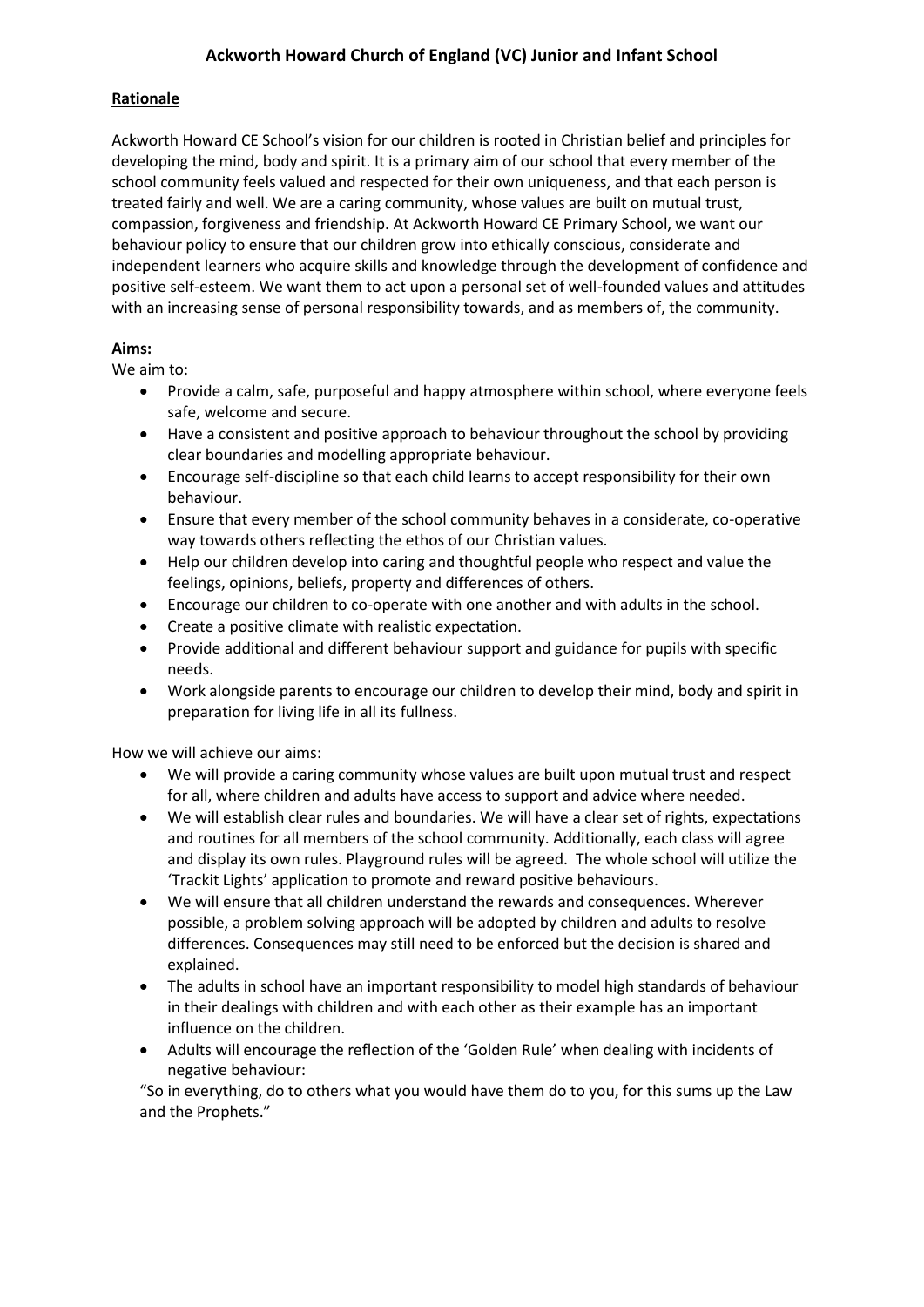# **Rights and Responsibilities:**

| <b>Staff</b>                                                                                                                                                                                                                                                                                                                                              |                                                                                                                                                                                                                                                                                                                                                                                                                                                                                                                                                                                                                                                                                                                                                      |
|-----------------------------------------------------------------------------------------------------------------------------------------------------------------------------------------------------------------------------------------------------------------------------------------------------------------------------------------------------------|------------------------------------------------------------------------------------------------------------------------------------------------------------------------------------------------------------------------------------------------------------------------------------------------------------------------------------------------------------------------------------------------------------------------------------------------------------------------------------------------------------------------------------------------------------------------------------------------------------------------------------------------------------------------------------------------------------------------------------------------------|
| <b>Rights</b>                                                                                                                                                                                                                                                                                                                                             | <b>Responsibilities</b>                                                                                                                                                                                                                                                                                                                                                                                                                                                                                                                                                                                                                                                                                                                              |
| To be supported by peers and senior<br>leaders.<br>To be listened to.<br>To share opinions.<br>$\bullet$<br>To be treated courteously by all others in<br>$\bullet$<br>the school community.<br>To be made fully aware of the schools<br>systems/policies/expectations.<br>To receive appropriate training to increase<br>skills in behaviour management. | To safeguard all children.<br>$\bullet$<br>To ask for support when needed.<br>$\bullet$<br>To offer support to colleagues and leaders.<br>To listen to others.<br>To give opinion in a constructive manner.<br>$\bullet$<br>To model courteous behaviour.<br>$\bullet$<br>To recognise and acknowledge positive behaviour in<br>$\bullet$<br>others.<br>information<br>lines<br>of l<br>To<br>seek<br>and<br>use<br>communication.<br>To support others developing their skills in<br>promoting positive behaviour and good attendance.<br>acknowledge areas of own<br>behaviour<br>To<br>management skills which could be developed.<br>To try new approaches.<br>To adopt the practises illustrated in the Young<br>People's Safeguarding Charter. |

| <b>Children</b>                                                                                                                                                                                                                   |                                                                                                                                                                                                                                                                                                                                                                                                                                                                |
|-----------------------------------------------------------------------------------------------------------------------------------------------------------------------------------------------------------------------------------|----------------------------------------------------------------------------------------------------------------------------------------------------------------------------------------------------------------------------------------------------------------------------------------------------------------------------------------------------------------------------------------------------------------------------------------------------------------|
| <b>Rights</b>                                                                                                                                                                                                                     | <b>Responsibilities</b>                                                                                                                                                                                                                                                                                                                                                                                                                                        |
| To be treated with respect.<br>$\bullet$<br>To be kept safe.<br>To learn.<br>$\bullet$<br>To make mistakes.<br>To be listened to.<br>$\bullet$<br>To be independent.<br>To be valued.<br>$\bullet$<br>To be taken seriously.<br>٠ | To behave respectfully to others.<br>٠<br>To behave in a way which keeps self and others safe.<br>$\bullet$<br>To attend school regularly.<br>$\bullet$<br>To be willing to learn.<br>$\bullet$<br>To allow others to learn.<br>$\bullet$<br>To learn from our own mistakes.<br>$\bullet$<br>To allow others to make mistakes.<br>$\bullet$<br>To give opinions in a constructive manner.<br>To listen to others.<br>To act in a trustworthy way.<br>$\bullet$ |

# **Roles:**

Governors are responsible for:

- Supporting the school to provide a calm, safe, purposeful and happy atmosphere, where everyone feels safe and secure.
- Ensuring that the school has a policy, which is implemented, communicated, published, monitored, evaluated and reviewed.
- Making appropriate resources available for the policy to be fully implemented.
- The headteacher has the day-to-day authority to implement the school's policy on behaviour and discipline, but governors may support the headteacher on particular disciplinary issues.

It is the responsibility of the headteacher, under the School Standard and Framework Act 1998, to implement the school Behaviour Policy consistently throughout the school, and to report to governors, when requested, on the effectiveness of the policy.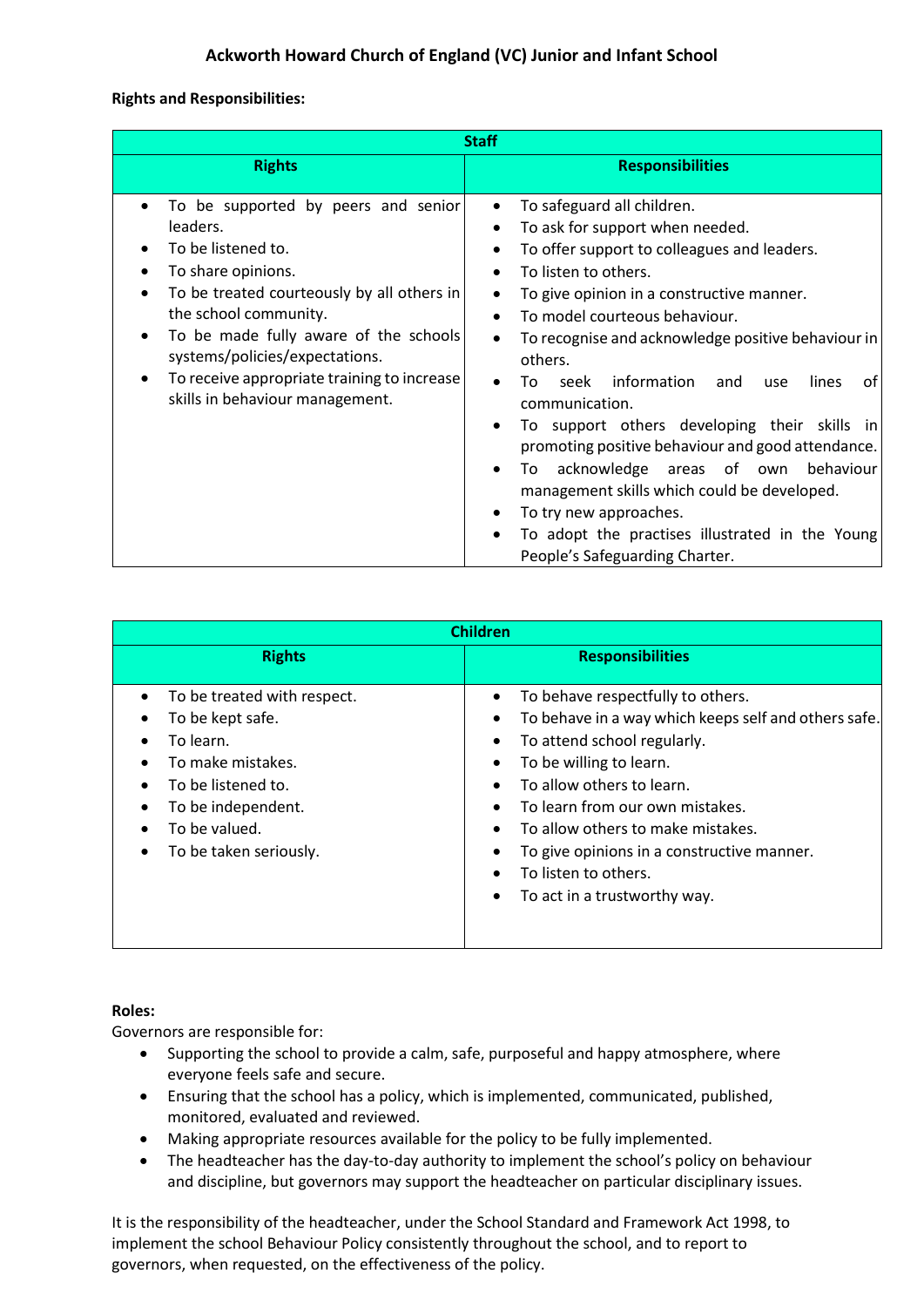All staff are responsible for:

- Providing a calm, safe, purposeful and happy atmosphere within school, where everyone feels safe and secure.
- Discussing and consistently reinforcing school expectations.
- Ensuring that they are aware of the Behaviour Policy and that they have the necessary skills to deal with situations as they arise.
- Implementing, communicating, publishing, monitoring, evaluating and reviewing the school policy.
- Ensuring that every opportunity is made to resolve conflicts, should they arise, in a manner that maintains positive relationships.
- Acting as good role models.
- Managing challenging behaviour in accordance with the school policy.
- Keeping parents/carers informed of behaviour issues as they arise.
- Keeping records of all reported serious incidents of misbehaviour.
- The headteacher has the responsibility for giving fixed-term exclusions to individual children for serious acts of misbehaviour. For repeated or very serious acts of anti-social behaviour, the headteacher may permanently exclude a child. These actions are taken only after the school governors have been notified.

Parents/carers are responsible for:

- Ensuring that they support the creation of a safe and secure school.
- Supporting the school policies.
- Working with the school to encourage children to maintain school expectations.
- Acting as good, positive role models.
- Supporting their child's learning, and to cooperate with the school, as set out in the homeschool agreement.
- Supporting the actions of the school. If parents have any concerns about the way that their child has been treated, they should initially contact the class teacher. If the concern remains, they should contact the headteacher. If these discussions cannot resolve the problem, a formal grievance or appeal process can be implemented.

#### Role of the School Council:

We wish to work closely with the School Council and to hear their views and opinions as we acknowledge and support Article 12 of the United Nations Convention on the Rights of the Child that children should be encouraged to form and to express their views. The School Council will be involved in:

- determining this policy with the Governing Body.
- discussing improvements to this policy during the school year.
- devising school rules and sanctions.
- reviewing the effectiveness of this policy with the Governing Body.

As adults, we have a vital part to play as role models.

We do this through:

- demonstrating good manners,
- modelling positive behaviour in relationships with adults and children including our Christian Values,
- teaching appropriate behaviour and giving positive feedback when pupils are behaving well,
- showing respect for every child as an individual,
- making every child feel valued,
- not accepting bullying or anti-social behaviour in school, on any level, at any time,
- being aware of vulnerable children,
- being seen to be fair and consistent,
- responding quietly, calmly, consistently and positively,
- criticising the behaviour not the child,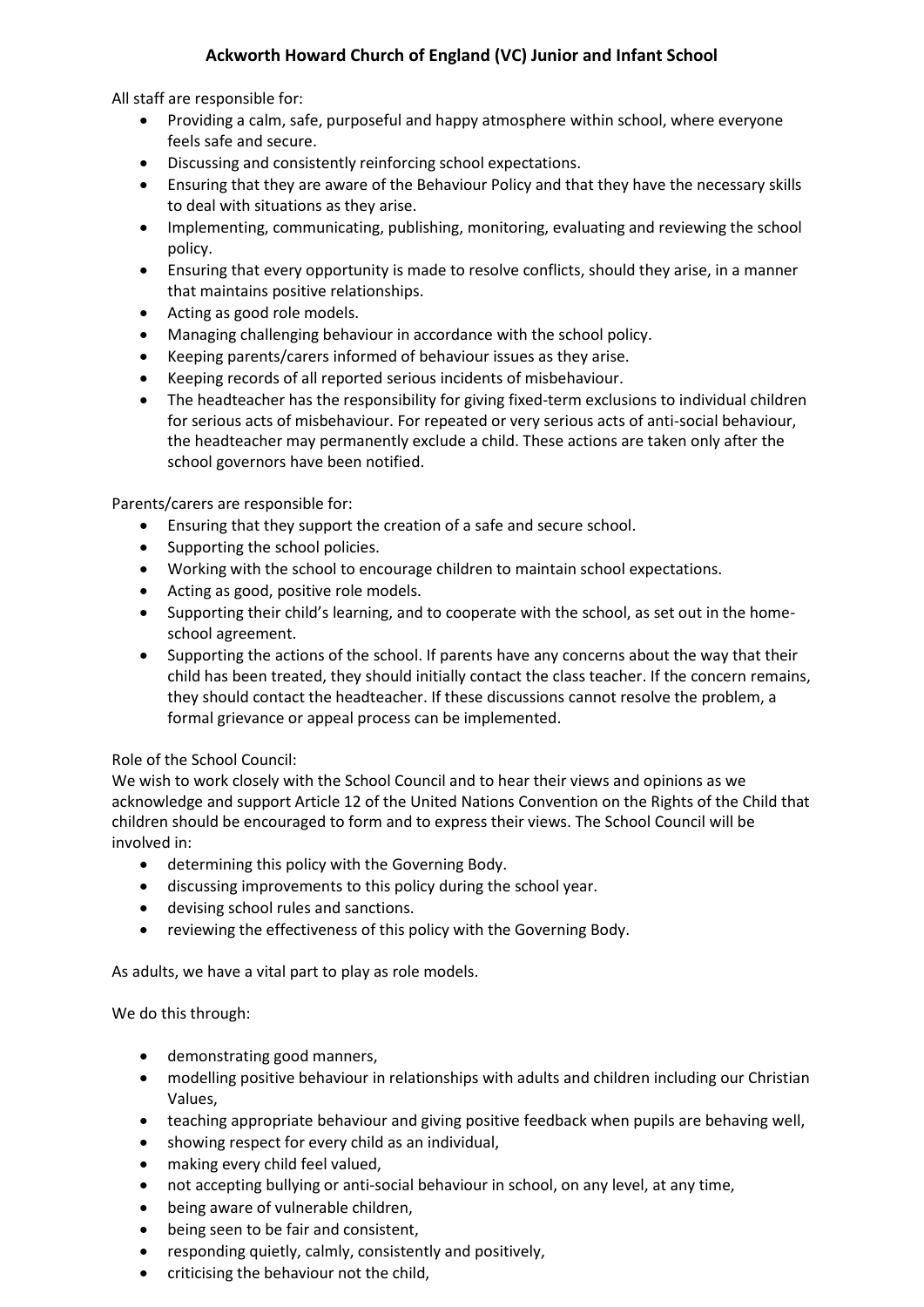- avoiding labelling,
- listening with empathy and tact,
- handling confidential information with sensitivity,
- having regular liaison and update meetings internally and with relevant outside agencies to make our policy effective,
- having an awareness of our appearance and demeanour and the messages they give.

We have produced a home school agreement in order to formalise this agreement between all parties.

# **Behaviour Systems – Rewards and Consequences.**

We will manage behaviour through the consistent application of rules, rewards and consequences. As a school we firmly believe that everyone has the following rights:

- A right to learn.
- A right to feel safe.
- A right to respect.

# **EYFS / Key Stage 1 / Key Stage 2 – Trackit Lights**

Trackit Lights is the behaviour tracking system used throughout Ackworth Howard. The system is an engaging and motivational behaviour management toolbar for children, which allows staff to quickly log positive and negative behaviour at any point in the school day. With an emphasis on recognising positive behaviour, Trackit Lights provides instant, visual praise to pupils as well as a clear, specific warning linked to a behaviour being displayed to encourage children to make the right choice.

Each class uses the Trackit Lights behaviour system tool to award house points for 'Green' (positive) behaviours. These include, but are not limited to the following categories:

- Joining in/contributing well
- Working hard
- Being helpful
- **Great effort**
- Leading by example
- Being ready for learning
- Looking after the environment
- Homework
- Headteacher's Award (exceptional learning behaviours and attitude to learning)

For every positive behaviour logged, 1 house point is awarded and displayed next to the pupil's name and house points are reset at the end of the day.

The warning system is made up of an amber, yellow red system that is triggered by, but not limited to, the following categories:

- Not following instruction
- **•** Not on task
- Disrespectful behaviour
- Negative attitude
- **Distracting others**
- Aggressive behaviour
- Persistent negative behaviour
- Dangerous behaviour
- Vindictive behaviour
- **Disrespectful**
- Negative attitude
- Targeted aggressive behaviour
- **Violence**
- Damaging property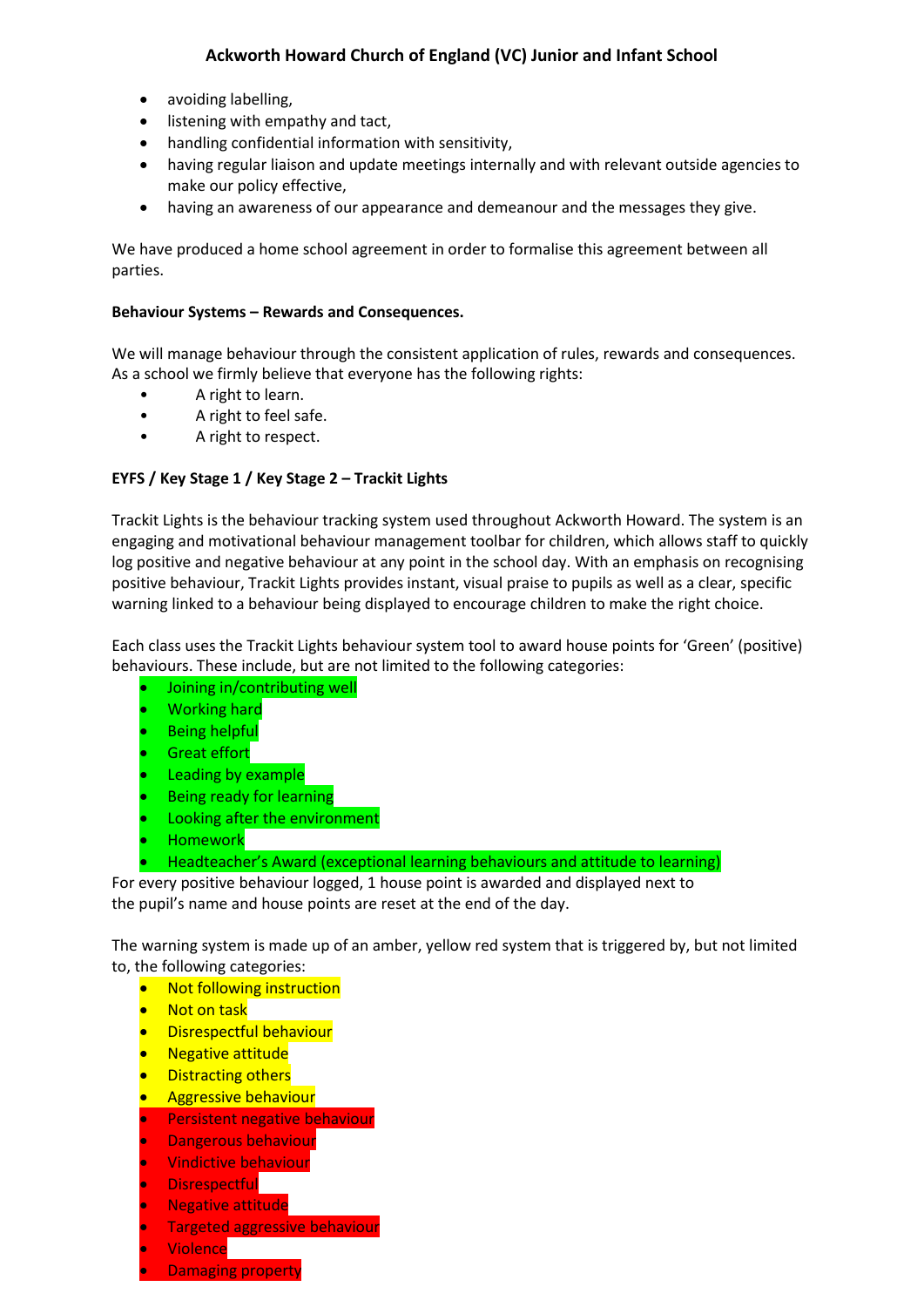The first of the warning colours is orange / amber. There will be no deduction of house points. In the first instance, a verbal warning and take up time will be given. When a second warning is needed, the behaviour is logged as orange making the current behaviour choice clear to the pupil. The pupil's name will turn orange as a visual warning. Pupils should be on orange for the shortest amount of time possible. As soon as the behaviour choice is rectified, a green behaviour can be logged which will remove the orange colour. This will make the positive behaviour choice clear to the pupil. All children begin each day with a fresh start.

Reasonable adjustments can be made to suit the individual needs of pupils – such as a table alert system, rather than visually on the teacher's screen.

In EYFS and KS1 there is also a Star of the Day system to reward children who have demonstrated consistent positive learning behaviour.

Persistent negative behaviour is recorded through the school's CPOMS system and follow up is scheduled with the Pastoral Lead / SEMHW Advocate where appropriate.

## **Rewards:**

We encourage good patterns of behaviour by using:

- non-verbal signals,
- positive verbal comments and praise,
- positive comments written in books,
- giving children responsibility,
- sharing positive aspects with others,
- awarding stickers for children to wear, in order to motivate / reward,
- awarding house points,
- recognition in assembly/worship by awarding certificates,
- weekly celebration assemblies,
- displayed work.

#### **House Points**

Our reward system is based around children gaining house points. House points are:

- Allocated to the children's designated house team.
- Points awarded for positive behaviour etc.
- Each week points are collated by house captains with a ribbon awarded to the winning team.
- Each term the champions will achieve a non-uniform day in their team colour.

Midday supervisors are made aware of and understand the reward and consequences system. Concerns regarding children's behaviour at lunchtime is recorded through the school's internal monitoring system – CPOMS - and actions followed up with the appropriate assigned person. Midday supervisors are also able to use rewards and consequences from those detailed throughout the policy.

#### **Fixed-term and permanent exclusions**

We do not wish to exclude any child from school, but sometimes this may be necessary. The school has therefore adopted the standard national list of reasons for exclusion, and the standard guidance, *Improving Behaviour and Attendance: Guidance on Exclusion from School and Child Referral Units*  (DfES, January 2003*).* We refer to this guidance in any decision to exclude a child from school. The relevant Internet address is:

www.teachernet.gov.uk/management/workingwithothers/safeschools/exclusions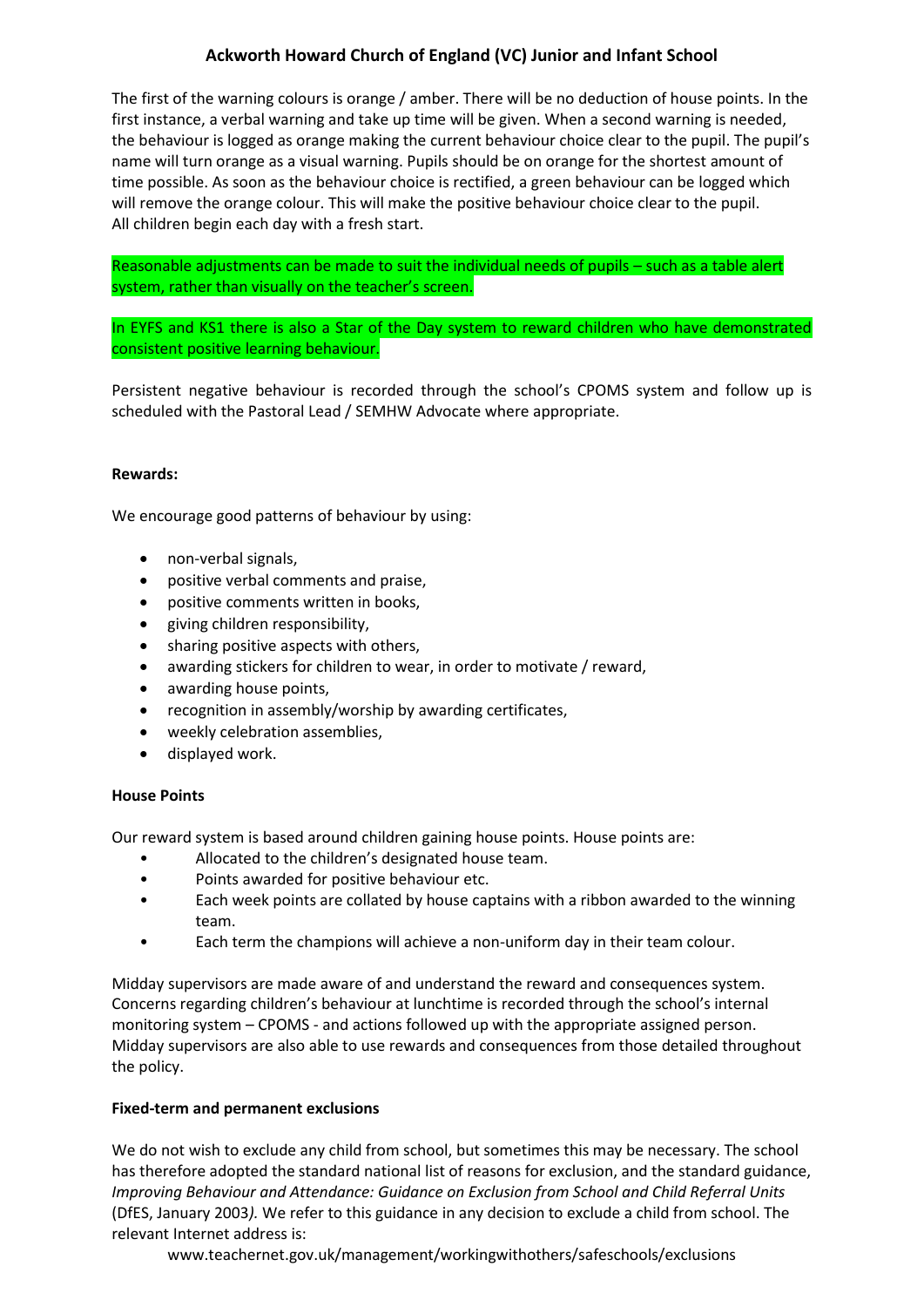# **Use of Restrictive Physical Intervention – Team Teach**

At Ackworth Howard the use of restrictive physical intervention is seen as a last resort when all other options have been exhausted and will be used with the minimum degree of intrusion required to resolve the situation. Where possible the use of restrictive physical intervention will be carefully planned and involve staff who have received awareness training on de-escalation techniques and approaches and the Team Teach approach to the use of restrictive intervention.

The school has adopted the CYPS guidance *The Use of Restrictive Physical Intervention for Children and Young People* (NYCC, June 2009).

## **The use of reasonable force – Department for Education Guidance**

At Ackworth Howard school, alongside Team Teach, we follow the law and guidance as set out in the DfE document 'Use of reasonable force.' The duty of care for all who work in school includes the protection of children from harming themselves or others and in certain circumstances; reasonable force would need to be used to achieve this.

*Reasonable force is:*

- The term 'reasonable force' covers the broad range of actions used by most teachers at some point in their career that involve a degree of physical contact with pupils.
- Force is usually used either to control or restrain. This can range from guiding a pupil to safety by the arm through to more extreme circumstances such as breaking up a fight or where a student needs to be restrained to prevent violence or injury.
- 'Reasonable in the circumstances' means using no more force than is needed.
- As mentioned above, schools generally use force to control pupils and to restrain them. Control means either passive physical contact, such as standing between pupils or blocking a pupil's path, or active physical contact such as leading a pupil by the arm out of a classroom.
- Restraint means to hold back physically or to bring a pupil under control. It is typically used in more extreme circumstances, for example when two pupils are fighting and refuse to separate without physical intervention.
- School staff should always try to avoid acting in a way that might cause injury, but in extreme cases it may not always be possible to avoid injuring the pupil.

# *When reasonable forced might be used:*

Reasonable force can be used to prevent pupils from hurting themselves or others, from damaging property, or from causing disorder. It is used for two main purposes – to control pupils or to restrain them. The decision on whether or not to physically intervene is down to the professional judgement of the staff member concerned and should always depend on the individual circumstances.

- to remove disruptive children from the classroom where they have refused to follow an instruction to do so;
- to prevent a pupil behaving in a way that disrupts a school event or a school trip or visit;
- to prevent a pupil leaving the classroom where allowing the pupil to leave would risk their safety or lead to behaviour that disrupts the behaviour of others;
- to prevent a pupil from attacking a member of staff or another pupil, or to stop a fight in the playground; and
- to restrain a pupil at risk of harming themselves through physical outbursts.

#### **SEND**

Where a teacher, in discussion with the SENDCo and Senior Leaders feels that reasonable adjustment must be made to the provision provided to a child who is unable to work within the general school policy, a personal behaviour plan will be drawn up by the SENDCo, with support of the class teacher. Risk assessments will accompany this if necessary. The plan will be shared with parents and then a copy will be kept in school.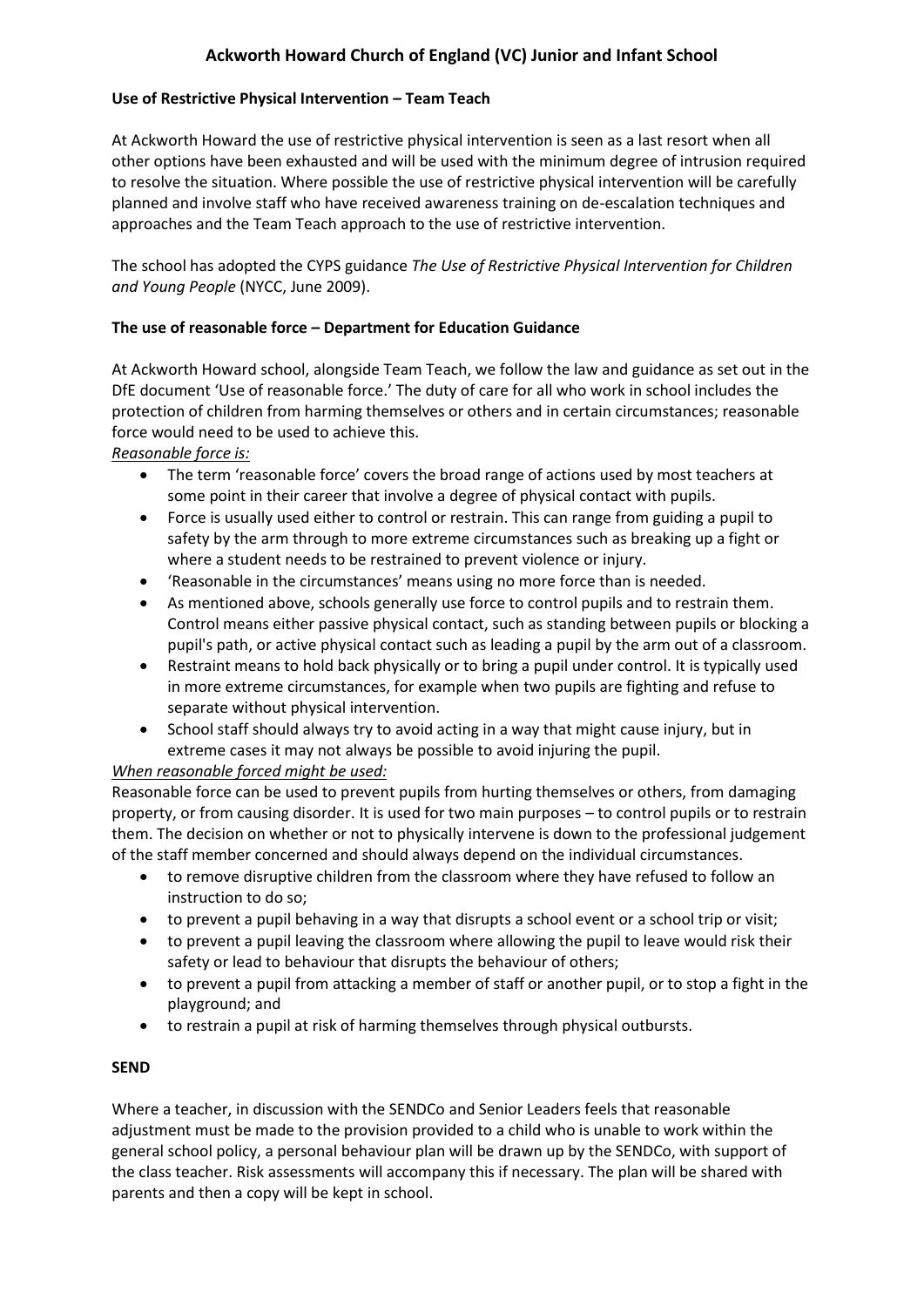## **Zero-tolerance approach to sexual harassment and sexual violence**

Through our whole-school approach to safeguarding and child protection, we operate with the best interests of the child at our heart and therefore school will ensure that all incidents of sexual harassment and/or violence are met with a suitable response, and never ignored.

Serious misbehaviour includes, but is not limited to:

- Sexual violence (intentional sexual touching without consent)
- Sexual harassment, meaning unwanted conduct of a sexual nature, such as:
	- o Sexual comments
	- o Sexual jokes or taunting
	- o Physical behaviour like interfering with clothes
	- $\circ$  Online sexual harassment such as unwanted sexual comments and messages (including on social media), sharing of nude or semi-nude images and/or videos, or sharing of unwanted explicit content

We will:

- never tolerate or normalise this behaviour and are very clear is not an inevitable part of growing up;
- not tolerate or dismiss sexual violence or sexual harassment as "banter", "part of growing up", "just having a laugh" or "boys being boys";
- challenge behaviour (potentially criminal in nature), such as grabbing bottoms, breasts and genitalia and flicking bras and lifting up skirts.
- understand that all of the above can be driven by wider societal factors beyond the school and college, such as everyday sexist stereotypes and everyday sexist language.

Pupils are encouraged to report anything that makes them uncomfortable, no matter how 'small' they feel it might be. Our school vision openly promotes the 'challenging of injustices' at every level.

The school's response will be:

- Proportionate
- Considered
- Supportive
- Decided on a case-by-case basis

Sanctions for sexual harassment and violence may include:

- Sanctioning through the Behaviour system
- Removal from classroom
- Removal from unstructured times
- A behaviour plan
- A fixed-term exclusion

The school has procedures in place to respond to any allegations or concerns regarding a child's safety or wellbeing. These include clear processes for:

- Responding to a report (Ackworth Howard Safeguarding Policy [https://www.ackworthhowardschool.co.uk/sites/default/files/uploads/media/files/educatio](https://www.ackworthhowardschool.co.uk/sites/default/files/uploads/media/files/education-safeguarding-policy-2020-21-v2-2_0.pdf) [n-safeguarding-policy-2020-21-v2-2\\_0.pdf](https://www.ackworthhowardschool.co.uk/sites/default/files/uploads/media/files/education-safeguarding-policy-2020-21-v2-2_0.pdf) )
- Carrying out risk assessments, where appropriate, to help determine whether to:
	- o Manage the incident internally
	- o Refer to early help
	- o Refer to children's social care
	- o Report to the police

Please refer to our child protection and safeguarding policy for more information.